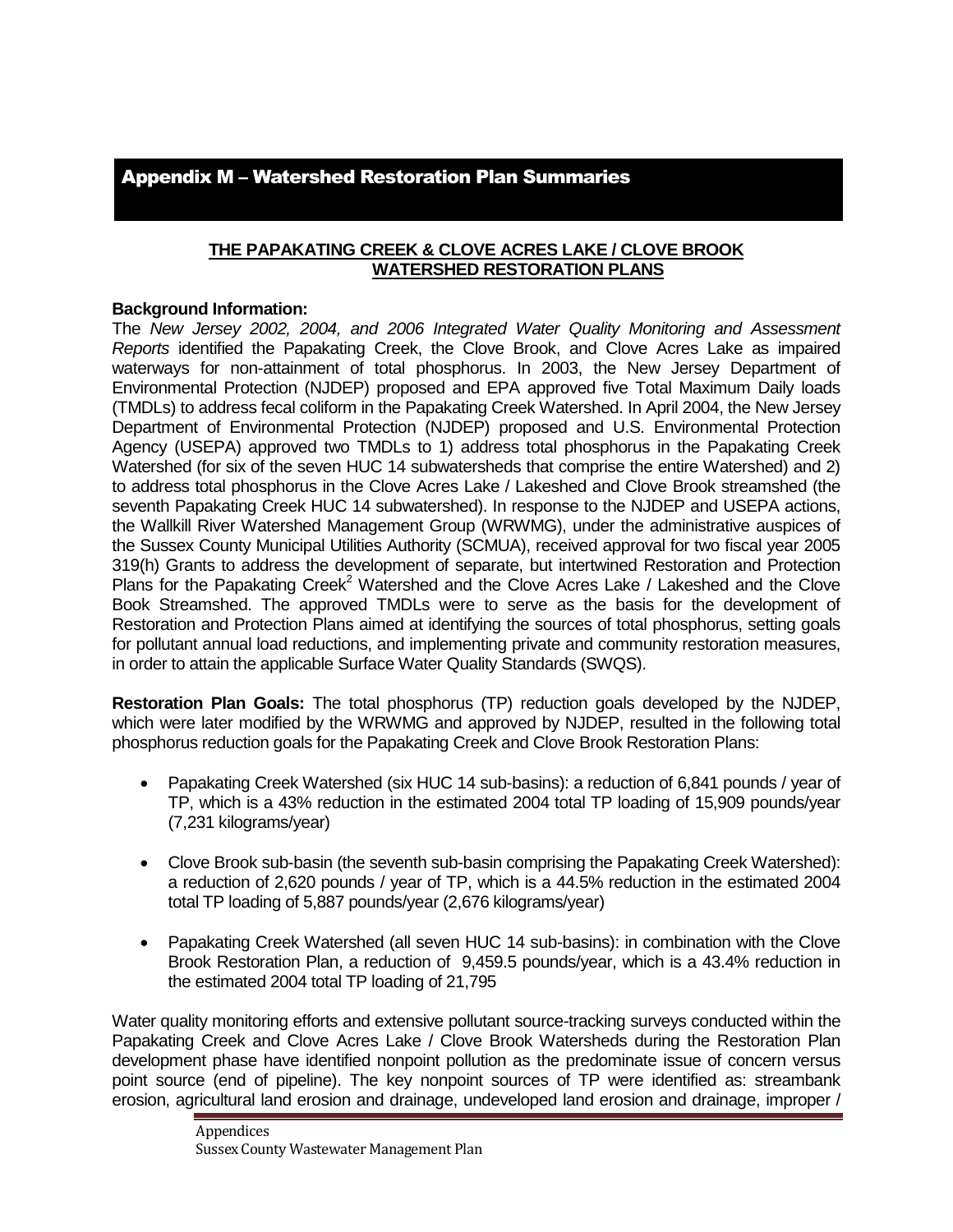overuse of both agricultural and residential fertilizers, stormwater runoff from developed and undeveloped lands and roads, typical urban area sources (one specific area) and, to a lesser extent, septic systems. In addition, major storm events (rainfall exceeding two to three inches/day) have been observed to be a key factor in the transport of TP to the surface waters of these Watersheds.

In August 2008, the WRWMG formally submitted complete Watershed Restoration Plans for the Papakating Creek and Clove Acres Lake Watersheds to NJDEP for review and approval. The Restoration Plan for the Clove Acres Lake Watershed also included a comprehensive Characterization Report and an independent but supportive Restoration Plan specifically for Clove Acres Lake. These components were prepared by Princeton Hydro, LLC. Together, these Plans offer a comprehensive strategy that includes the identification of numerous specific Watershed-based and in-lake management strategies, techniques, and projects that, if implemented, will serve to reduce the annual TP loads and restore the water quality of these Watersheds.

In January 2009, both Watershed Restoration plans were formally accepted and approved by NJDEP and as a result, NJDEP awarded additional grant funding to the WRWMG / SCMUA to begin the implementation of both Plans. This funding, which comes from the NJDEP's Non Point Source Pollution Control Grant Program, is currently allowing the WRWMG to serve as an implementation agent / entity providing the overall leadership and coordination of all the tasks related to successful planning and execution of the identified restoration projects and initiatives.

Since June 2009, the Wallkill River Watershed Management Group (WRWMG), under the fiscal guidance of the Sussex County Municipal Utilities Authority (SCMUA), has diligently worked to coordinate all of the efforts associated with the Grant Agreement entitled, *"Section 319(h) Non-point Source Pollution Control and Management Implementation Grant: Implementation of Clove Acres / Papakating Creek Watershed Plans."* This has included facilitating the necessary tasks and efforts to build relationships and establish cooperative agreements with key project partners, coordinating required field surveying initiatives and design studies, developing bid packages, documenting construction activities, assisting with engineering design plans for agricultural BMPs, and seeking and securing outside funding resources for leverage with existing 319(h) grant funds.

The SCMUA-WRWMG has become known throughout all of Sussex County as a primary local resource for area stakeholders in matters relating to water quality and water resource management. With the development of the Watershed Restoration Plans for the Papakating Creek and Clove Acres Lake / Clove Brook Watersheds as well as the work that has already been accomplished implementing these Plans, the WRWMG has become intrinsically involved in the local watershed community and is continuously working to coordinate and drive "on-the-ground" implementation efforts designed to achieve the required pollutant load reductions in order to meet the State surface water quality standards.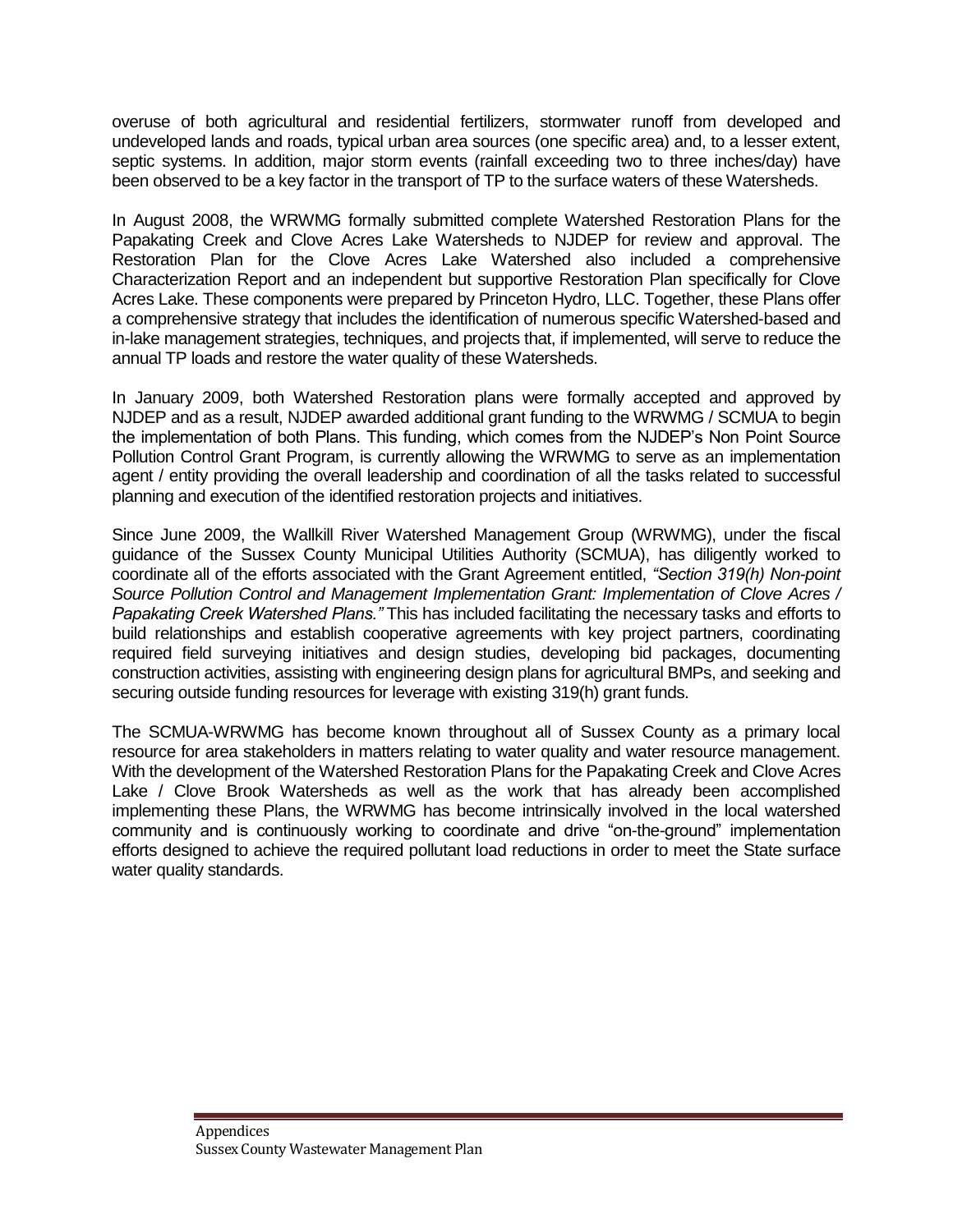# **Upper Paulins Kill Watershed Restoration Plan**

In October of 2012, the Wallkill River Watershed Management Group, under the administrative auspices of the Sussex County Municipal Utilities Authority completed the development of a Watershed Restoration Plan for the Upper Paulins Kill Watershed. The Upper Paulins Kill Watershed is one of two U.S. Geological Survey (USGS) HUC 11 Watersheds that comprise the Paulins Kill Watershed, which covers approximately 113,184 acres (176.85 square miles) in Sussex and Warren Counties. The Upper Paulins Kill Watershed as defined in the Watershed Restoration Plan is comprised of five HUC 14 sub-basins in their entirety and a portion of a sixth HUC 14. The watershed area includes approximately 32,578 acres or 50.9 square miles of total area and encompasses all or portions of the following municipalities: Andover Township, Branchville Borough, Frankford Township, Fredon Township, Hampton Township, Lafayette Township, Sparta Township, the Town of Newton and approximately 24 acres within Sandyston Township.

The New Jersey Department of Environmental Protection's *2004, 2006, 2008, and 2010 Integrated Water Quality Monitoring and Assessment Reports* identify the Paulins Kill within the targeted project area as an impaired waterway for non-attainment of *E.coli,* total phosphorus, dissolved oxygen, aquatic life, and arsenic at specific locations. In response to an identified impairment for *E.coli*, NJDEP developed a TMDL for *E.coli,* within the Upper Paulins Kill, which was adopted in September 2005. In 2007, the WRWMG was awarded a 319(h) non-point source pollution control grant from NJDEP to develop a watershed restoration plan for the Upper Paulins Kill Watershed targeting both the *E.coli* and total phosphorus impairments. As part of this effort, the WRWMG and various partners conducted chemical sampling, extensive field characterization and assessments, and performed related pollutant modeling analysis that resulted in the identification and development of the following pollutant reduction goals in order to meet the required NJDEP Surface Water Quality Standards (SWQS) for total phosphorus and fecal coliform / *E.coli*.

- **Total Phosphorus (TP) - (Upper Paulins Kill Watershed - approximately six HUC 14s):** Reduction of 6,329 pounds/year of TP, which is a 33.4% reduction in the estimated 2011 total TP loading of 18,950 pounds/year (8,614 kilograms/year). The targeted NJDEP SWQS is not to exceed 0.1 mg/l concentrations.
- **Fecal Coliform /** *E.coli* **(Upper Paulins Kill Watershed – approximately six HUC 14s):** A TMDL developed by the NJDEP specifies a reduction in fecal coliform / *E.coli* loading of 98% in order to achieve the desired SWQS. The targeted NJDEP SWQS for fecal coliform is that fecal coliform shall not exceed a geometric average of 200 counts/100 ml, nor shall more than 10% of the total samples taken during any 30-day period exceed 400 counts/100 ml. The SWQS for *E.coli* states that *E.coli* shall not exceed a geometric mean of 126 counts/100 ml or a single sample maximum of 235 counts/100ml.

Throughout the Restoration Plan development process, the WRWMG conducted an extensive pollutant source-tracking survey to identify potential sources and causes for the TP and fecal coliform / *E.coli* impairments. Within the defined watershed boundaries, nonpoint pollution is the predominate issue of concern versus point source pollution. It was concluded that the genesis of key nonpoint sources of TP emanate as a result of erosion and sedimentation from stream banks, agricultural lands and undeveloped lands, improper/overuse of both agricultural and residential fertilizer applications, stormwater runoff from developed and undeveloped lands and roads, urban area sources (one specific area) and, to a lesser extent, septic systems. It was also concluded that the intensity of loading for a given period of time was strongly influenced by the severity of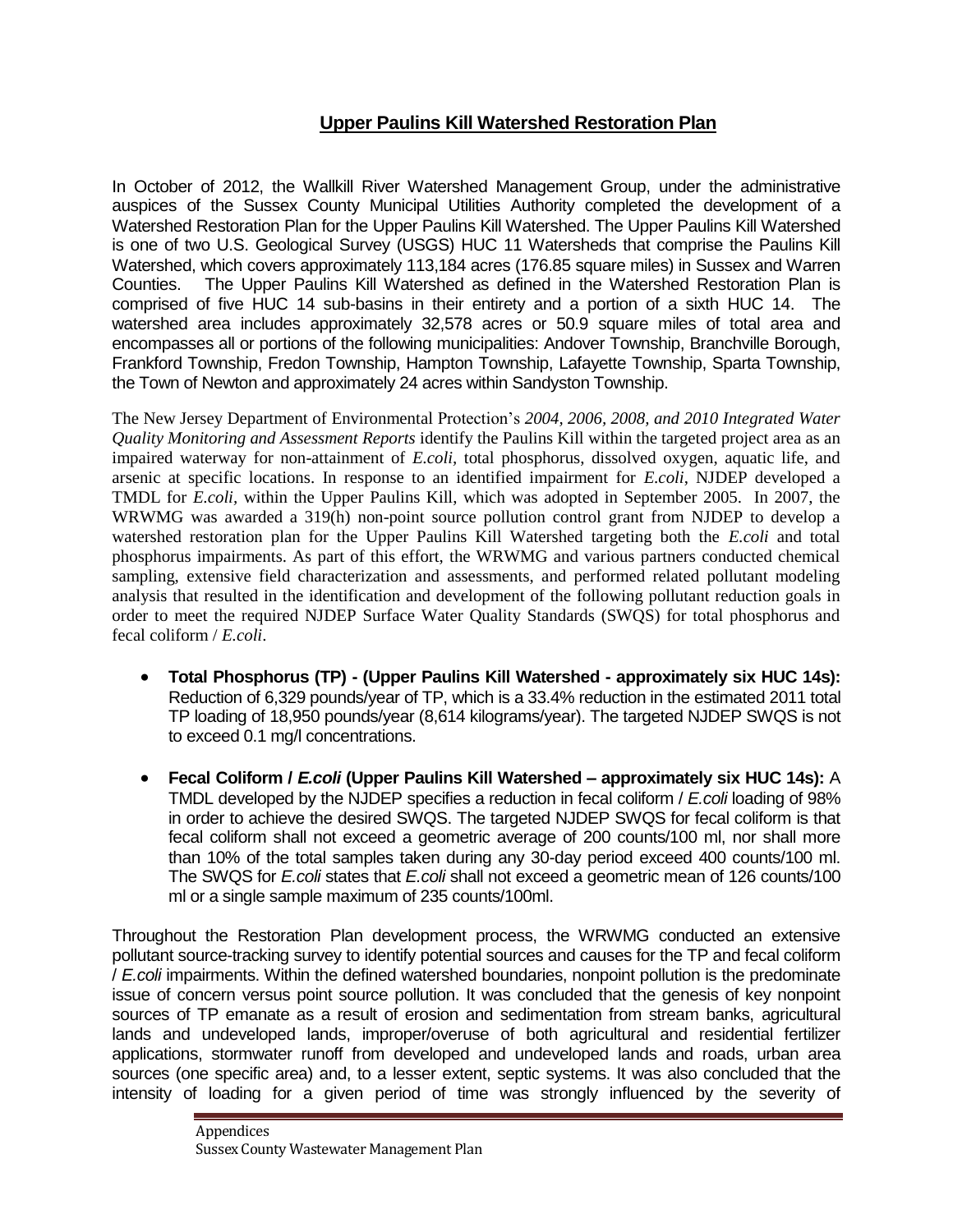precipitation/storm events, particularly when rainfall exceeds one to two inches/day. Sources of attribution of *E.coli* are wildlife, animal, and to a lesser extent, human.

Development of a holistic Management Plan that addresses the stated pollutant sources, mitigation of the impacts identified, and achievement of the desired goals is a complex and challenging undertaking that will require many years of concerted, targeted effort by the entire Watershed community. As part of the development process for the Upper Paulins Kill Watershed Restoration Plan, the WRWMG and various project partners conducted extensive stream sampling efforts, intensive pollutant source tracking studies, detailed field investigations, and comprehensive data analyses, all of which contributed to the identification of potential implementation projects for inclusion in the Restoration Plan. The data and information gathered as a result of these project efforts, combined with real-time field experiences and observations made during significant storm events, anecdotal stories from watershed stakeholders, and priority issues identified at local municipal and county public meetings have all played a significant role in the helping the WRWMG to identify numerous high priority implementation projects for inclusion into the Upper Paulins Kill Watershed Restoration Plan.

In September 2013, the NJDEP awarded the SCMUA-WRWMG a SFY2013 319(h) Non-Point Source Pollution Control Grant to begin implementing the *Upper Paulins Kill Watershed Restoration Plan*. As part of the grant agreement funded by NJDEP, The SCMUA-WRWMG is now coordinating three priority watershed implementation programs as well as "on-the ground" restoration projects, aimed at reducing non-point source pollutant loadings, improving water quality, and promoting long-term watershed health.

### **PROGRAM 1: Agricultural Outreach and Assistance Program for the Upper Paulins Kill Watershed**

#### **Goal:**

Identify and Coordinate Overall Efforts to Implement Agricultural Best Management Practices and Water Quality Improvement Projects

### **PROGRAM 2: WRWMG "Urban" Stormwater Management Outreach and Assistance Program**

### **Goal:**

Implementation of stormwater management programs and improvement projects including rain gardens, infiltration, and bio-infiltration projects along the Paulins Kill mainstem and associated tributaries with initial emphasis on the urban headwaters in the Town of Newton.